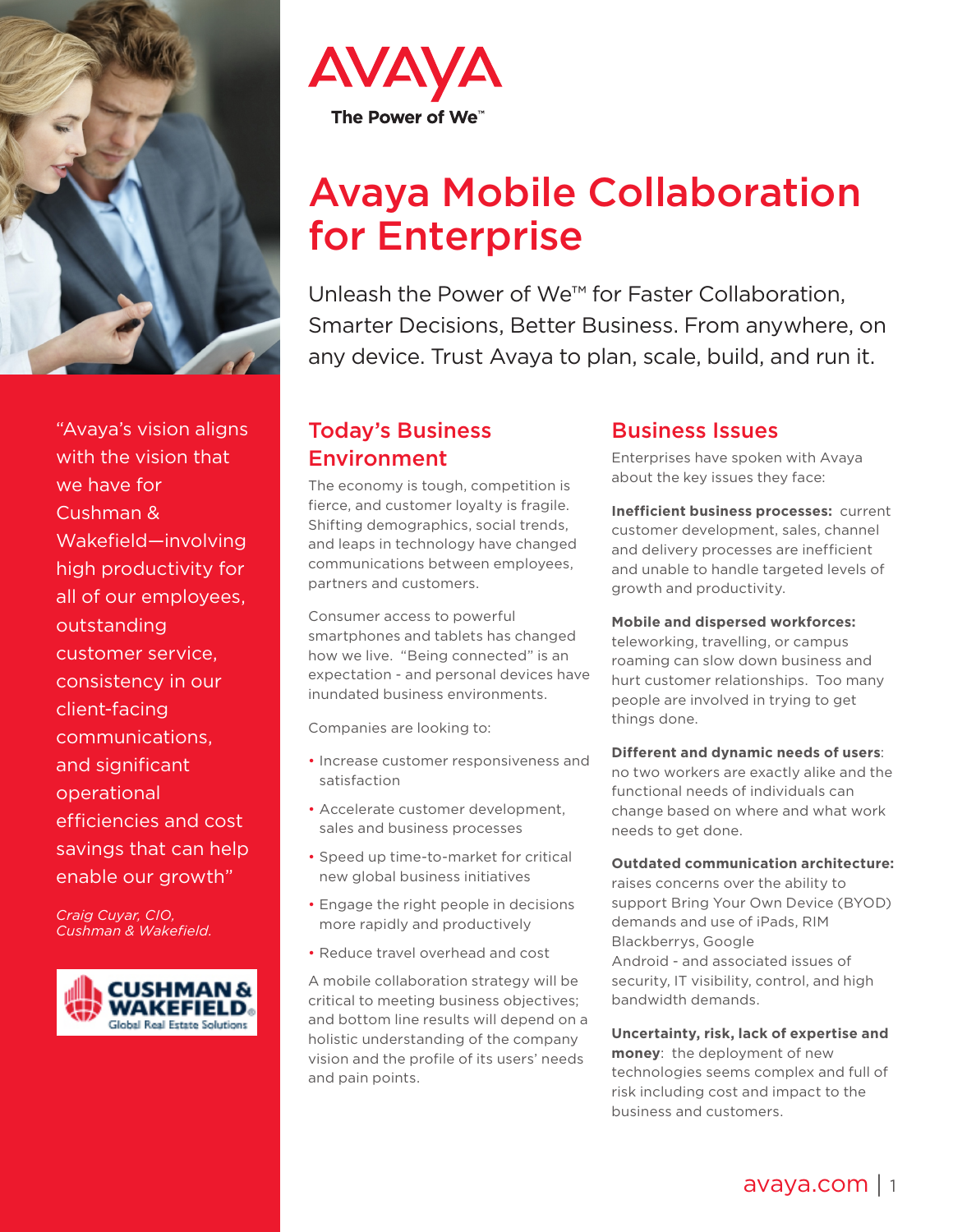### Why Avaya

Global Expertise in Collaboration:

Avaya and Avaya partners guide businesses through planning, deployment, user adoption and predictable ROI.

### A Comprehensive Solution:

Avaya provides a variety of options for mobile, roaming, and remote users using any kind of device - and is integrated to ensure the components work together with a focus on reliability, performance and cost.

# Flexible purchase, deployment and support:

Avaya's options align to your unique business profile including size, existing infrastructure, CapEx and OPEX goals, and employee needs.

# Getting there from here

Don't get overwhelmed in the face of your business issues, and do nothing — the cost is too high.

A comprehensive mobile collaboration strategy will be needed to retain a competitve edge and help drive the development of new products and services — and you can trust Avaya to help you define and deliver it; accelerating your company results, paying immediate dividends and driving innovation as you grow.

# Accelerate Your Business with Avaya Mobile Collaboration

Avaya Mobile Collaboration for Enterprise builds on the **Avaya Aura®** 6.x foundation that provides a common enterprise-wide architecture and common management for all kinds of communications – including voice, mobile, video, instant messaging and presence.

Users can easily choose the most appropriate mobile, remote and office clients for their needs. This includes the **Avaya Flare® Communicator for iPad Device** which transforms these tablets into effective business decision making devices; **Avaya one-X® Mobile** provides "one number" rich communications from major

smartphones, and **Avaya one-X® Communicator** does the same for office, home, and remote laptop use. Solution extensions include **Avaya ACE™, Avaya web.alive™**, video and more.

To support the growing use of tablets and wireless SIP devices inside and outside the enterprise, the **Avaya WLAN 8100** with Identity engines ensures secure network access control for all users and delivers real-time optimized, scalable wireless roaming. The **Avaya Session Border Controller Advanced for Enterprise** delivers easy remote access for SIP clients without the cost and hassle of VPN.

Finally, Avaya and partner services help companies deploy the Avaya solution to meet staff needs and drive user adoption; providing support and management options for consistent quality, and ROI results, as well as flexible purchase and implementation options.

| <b>Mobile Collaboration Solution Components</b> |                                                         |
|-------------------------------------------------|---------------------------------------------------------|
| <b>Applications</b>                             | Avaya Flare® Communicator for iPad Device               |
|                                                 | Avaya one-X <sup>®</sup> Mobile                         |
|                                                 | Avaya one-X <sup>®</sup> Communicator                   |
|                                                 | Avaya Aura® Conferencing Standard Edition               |
| <b>Foundation</b>                               | Avaya Aura® 6.x                                         |
|                                                 | Avaya Session Border Controller Advanced for Enterprise |
|                                                 | Avaya WLAN 8100                                         |
|                                                 | Avaya Identity Engine                                   |
| Avaya and                                       | Professional Advisory and Implementation Services       |
| <b>Partner</b>                                  | <b>Support Services</b>                                 |
| <b>Services</b>                                 | Managed and Outsourcing Services                        |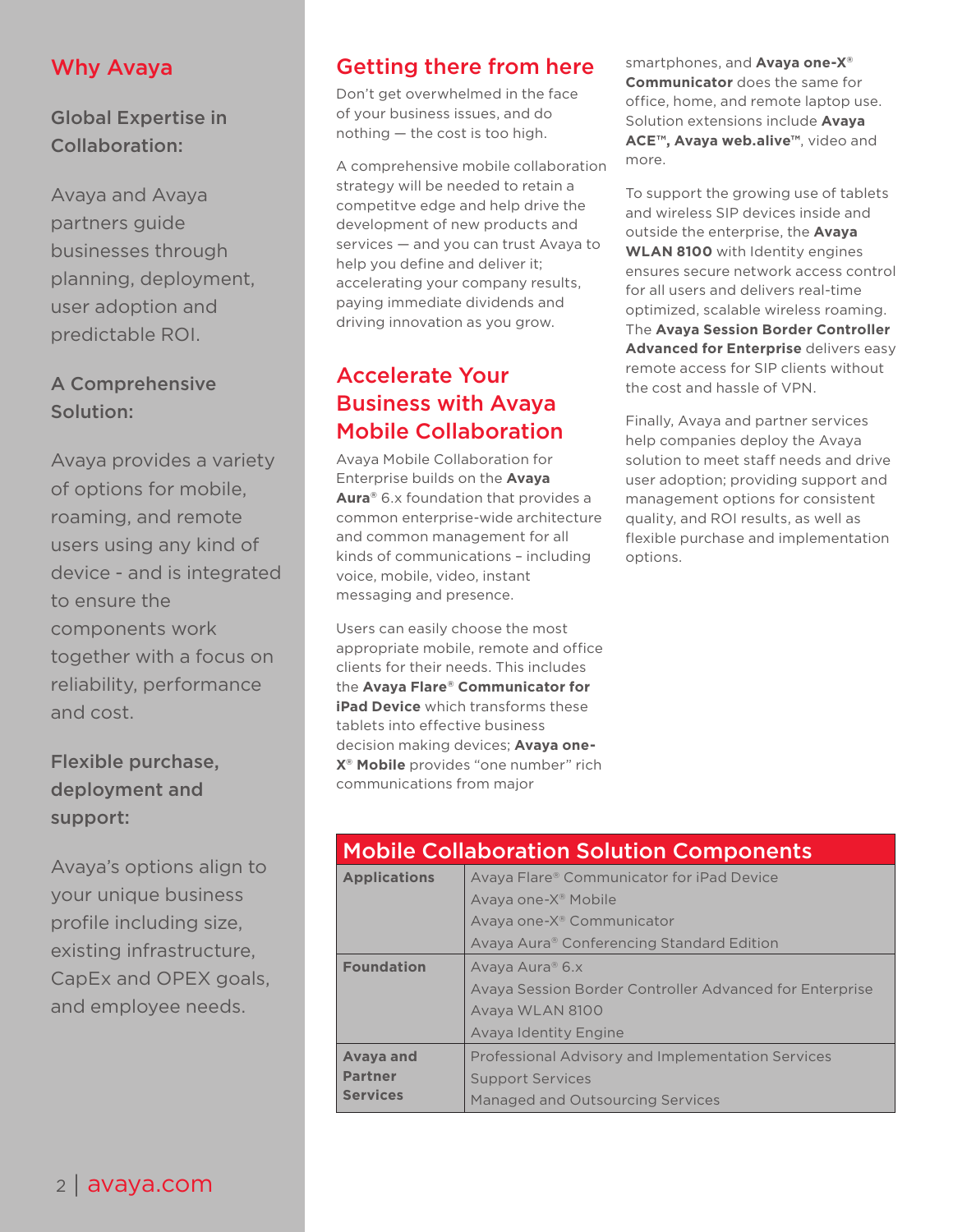"Essar believed collaboration to be one of its pioneer building blocks for efficient business, and its strategic alliance with Avaya helped to achieve this goal. By virtue of this alliance ESSAR gained tremendous telecom OPEX cost reductions and ensured easy and seamless Unified Communications features to propel employee's productivity."

*— Jayantha N Prabhu – Chief Technology Officer, ESSAR Group*.



# A Value Based Solution

#### For Your Business

**Smarter decisions drive customer satisfaction and business results**:

The award winning Avaya Flare® Communicator for iPad Device is a software application built for real time collaboration that allows employees to take business on the road. Combined with business applications, browsing, and email, users can make phone calls, send an IM, manage contacts and easily blend in mobile sales capabilities in a single, portable, unified enterprise workspace.

#### **Cost-effective, easy to access, audio, web, and immersive 3D conferencing**:

Eliminate expensive external conferencing fees. Convene a multimodal conference between virtual teams, partners and customers whenever you need to. Use your personal conference bridge with audio or video, share files or applications on your desktop.

#### **The right choice of device and application for the task at hand**:

Flexibly extend business communications, applications and capabilities to a tablet, smartphone, work station or enterprise deskphone ensuring employees who are mobile, teleworking or roaming the campus can be accessible and productive wherever they are.

#### For Your People

**Empowering the right people today**: Accelerate business with faster collaboration through the broadest range of clients, desktops, laptops, tablets and mobile devices including: iPad, PC/MAC, iPhone, Blackberry, Android, and Nokia.

#### **Reach experts easily and reduce**

**wasted time**: Quickly see who is available to work an issue with integrated applications, communication, and presence - that shows you who is online, on the phone, available to IM, in a conference call, traveling or on vacation.

#### **Ensure resources are accessible and productive wherever they are**:

Increase employee reach-ability from home, travel, partner offices or throughout the campus via voice, messaging, video conferencing, webbased applications, etc., use the most

### **Real-time optimized and secure wireless networking:**

Deploy industry leading support for voice and video over wireless LAN and embrace BYOD with confidence:

- Mission critical. Always on
- Unified wireless/ wired architecture
- Energy efficient
- High scalability
- E911 Emergency Location Service support
- Secure identity-based network access control
- Roaming collaboration on tablets and Wi-Fi smartphones